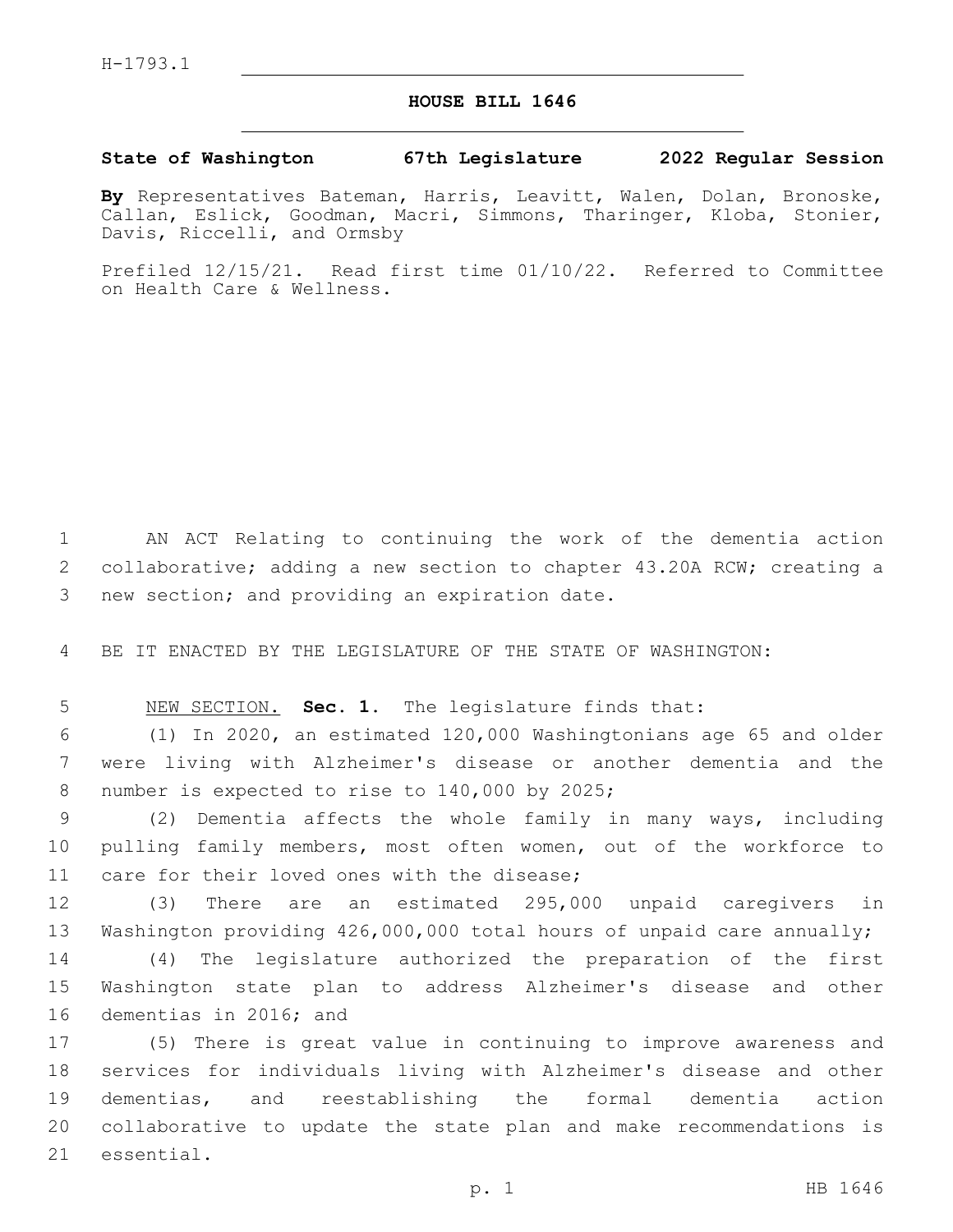1 NEW SECTION. **Sec. 2.** A new section is added to chapter 43.20A 2 RCW to read as follows: 3 (1) The dementia action collaborative is established with members 4 as provided in this subsection. 5 (a) The governor shall appoint: (i) A representative of the governor's office;6 7 (ii) A representative and an alternate from the department in the 8 aging and long-term support administration; 9 (iii) A representative and an alternate from the department in 10 the developmental disabilities administration; 11 (iv) A representative and an alternate from the department of 12 health; 13 (v) A representative and an alternate from the health care 14 authority; 15 (vi) A representative and an alternate from the office of the 16 state long-term care ombuds; 17 (vii) At least one person with Alzheimer's disease or another 18 dementia; 19 (viii) A caregiver of a person with Alzheimer's disease or 20 another dementia; 21 (ix) A representative of the University of Washington's memory 22 and brain wellness center; 23 (x) A representative of an organization representing area 24 agencies on aging; 25 (xi) A representative of an association representing long-term 26 care facilities in Washington; 27 (xii) A representative of an association representing physicians 28 in Washington; 29 (xiii) A representative of a Washington-based organization of 30 volunteers, family, and friends of those affected by Alzheimer's 31 disease and other dementias; 32 (xiv) A representative of an Alzheimer's advocacy organization; 33 (xv) An attorney who specializes in elder law; 34 (xvi) An Alzheimer's disease researcher; 35 (xvii) A representative of an organization representing emergency 36 medical service providers in Washington; and 37 (xviii) An expert in workforce development. 38 (b) In appointing members to the dementia action collaborative, 39 the governor shall give priority to persons who had previously served 40 on the Alzheimer's disease working group established pursuant to

p. 2 HB 1646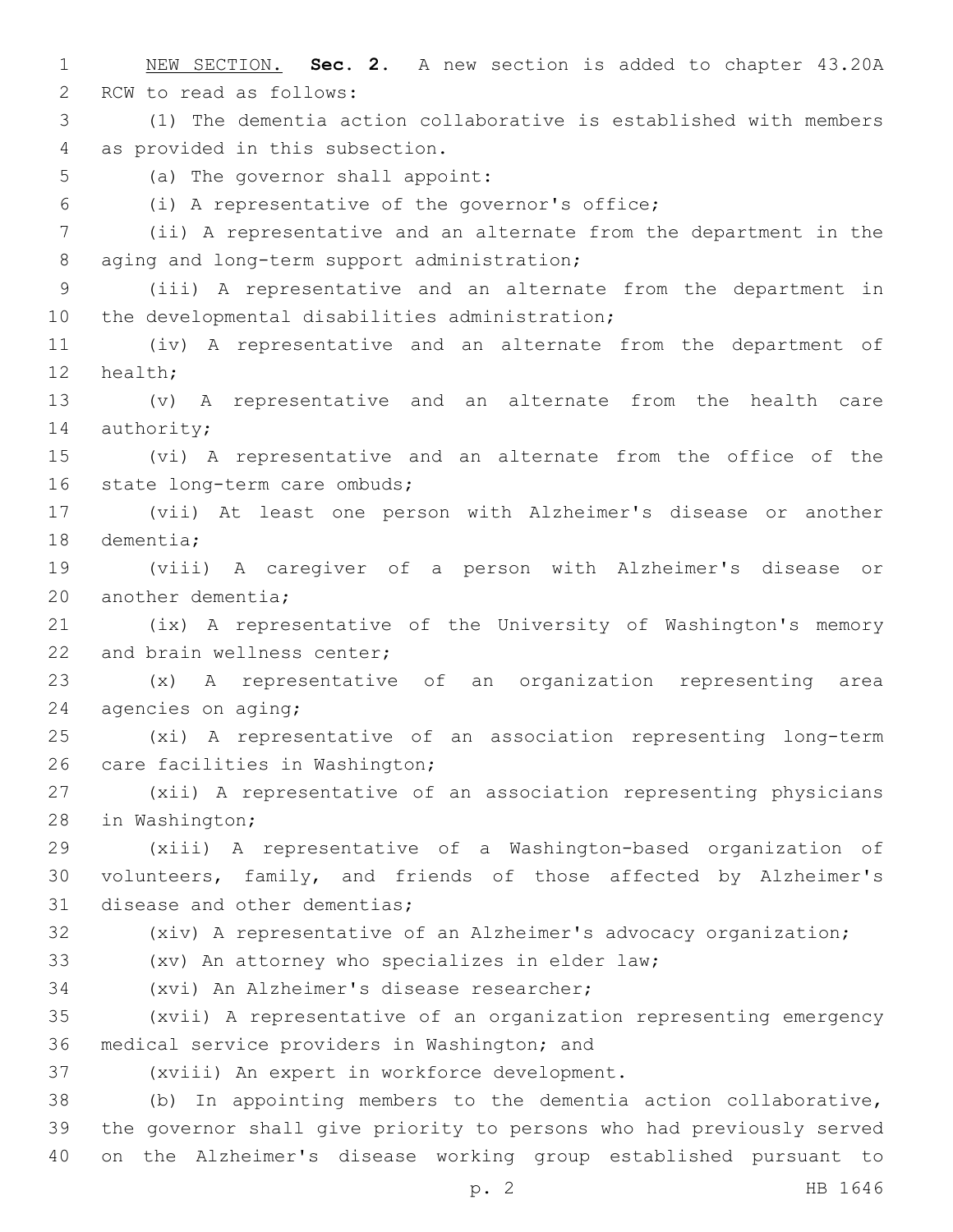chapter 89 (Senate Bill No. 6124), Laws of 2014, and its successor work groups.2

 (2)(a) The department shall convene the dementia action collaborative, provide any necessary administrative support, and 5 submit all required reports.

 (b) Meetings of the dementia action collaborative must be open to the public. At least one meeting each year must accept comments on the dementia action collaborative's proposed recommendations from members of the public, including comments from persons and families affected by Alzheimer's disease or other dementias. The department must use technological means, such as web casts, to assure public 12 participation.

 (3)(a) The dementia action collaborative must assess the current and future impacts of Alzheimer's disease and other dementias on 15 Washington residents, including:

 (i) Examining progress in implementing the Washington state 17 Alzheimer's plan adopted in 2016;

 (ii) Assessing available services and resources for serving persons with Alzheimer's disease and other dementias, as well as 20 their families and caregivers;

 (iii) Examining and developing strategies to rectify disparate effects of Alzheimer's disease and other dementias on people of 23 color; and

 (iv) Developing a strategy to mobilize a state response to this 25 public health crisis.

 (b) In addition to the activities in (a) of this subsection, the dementia action collaborative must review and revise the Washington state Alzheimer's plan adopted in 2016, and any subsequent revisions to that plan. Revisions to the plan must evaluate and address:

 (i) Population trends related to Alzheimer's disease and other 31 dementias, including:

 (A) Demographic information related to Washington residents living with Alzheimer's disease or other dementias, including average age, average age at first diagnosis, gender, race, and comorbidities; 35 and

 (B) Disparities in the prevalence of Alzheimer's disease and other dementias between different racial and ethnic populations;

 (ii) Existing services, resources, and health care system capacity, including:39